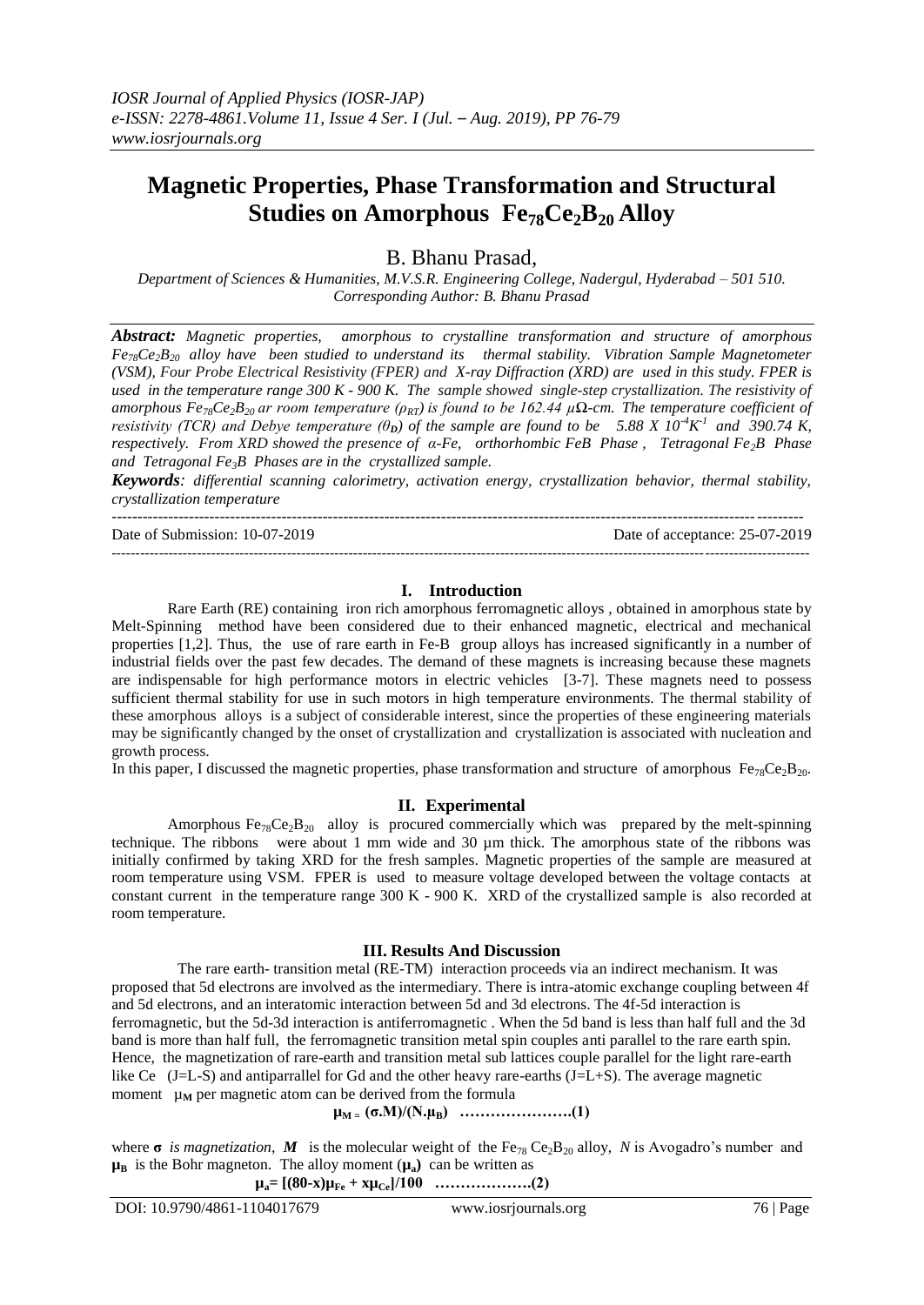where  $\mu_{Fe}$  and  $\mu_{Ce}$  denote the magnetic moments of Fe and Ce respectively [8]. Taking  $\mu_{Ce}$  as 2.14 $\mu_B$  [9], Fe magnetic moment is calculated. It is known that with the addition of Ce metal, the Fe ion magnetic moment decreases due to hybridization of the 5d and 3d orbitals.



**Figure 1** The Hysteresis curve of amorphous  $Fe_{78}Ce_2B_{20}$  alloy

| <b>Table 1:</b> Sample, Coercive field (Oe), Saturation Magnetization per gram, M <sub>s</sub> /gram (emu), Residual |
|----------------------------------------------------------------------------------------------------------------------|
| Magnetization, $M_r$ (emu), Magnetic Moment of RE $(\mu_B)$ and Magnetic Moment of Fe( $\mu_B$ )                     |
| Before heating (Fresh $Fe_{78}Ce_2B_{20}$ sample)                                                                    |

| .<br>-<br>$-10 - -4 - 40$ |           |                      |               |               |                      |  |
|---------------------------|-----------|----------------------|---------------|---------------|----------------------|--|
| Sample                    | $H_c(Oe)$ | M <sub>s</sub> /gram | $M_r$ (emu)   | u for free Ce | $\mu$ for Fe ion     |  |
|                           |           | (emu)                | at $H=0$      | 10n           | $(\mu_B)$            |  |
|                           |           |                      |               | $(\mu_B)^*$   |                      |  |
| $Fe_{76}Ce_2B_{20}$       | U.J       | 126.32               | $2.651E^{-3}$ | 2.14          | $\mathbf{z}$<br>1.11 |  |
|                           |           |                      |               |               |                      |  |

# **\*Taken from Literature**

Table 2: Sample, Coercive field (Oe), Saturation Magnetization per gram, M<sub>s</sub>/gram (emu), Residual Magnetization, M<sub>r</sub> (emu), Magnetic Moment of Ce ( $\mu_B$ ) and Magnetic Moment of Fe( $\mu_B$ )

| After heating (Crystallized $\rm Fe_{78}Ce_2B_{20}$ sample) |  |
|-------------------------------------------------------------|--|
|-------------------------------------------------------------|--|

|                        |            | Ms/gram<br>$Mr$ (emu)   | u for Ce                             | u for Fe<br>ion | for free Ce<br>ш |
|------------------------|------------|-------------------------|--------------------------------------|-----------------|------------------|
|                        | (emu)      | $M$ at $H=0$<br>(emu)   | (µ <sub>B</sub> )<br>10 <sub>n</sub> | $(\mu_B)$       | ion $(\mu_B^*)$  |
| 106.35<br>$Fe76Ce2B20$ | $4.691E-1$ | $7.473^{E-2}$<br>167.53 | 5.4875                               | 2.28            | 2.14             |

#### **\*Taken from Literature**

Room temperature hysteresis loop of the as-quenched sample  $Fe_{78}Ce_{2}B_{20}$  is shown in Fig. 1. Thus, Table 1 gives the Coercive field (Oe), Saturation Magnetization per gram,  $M_s$  gram (emu), Residual Magnetization,  $M_r$  (emu), Magnetic Moment of RE ( $\mu_B$ ) and Magnetic Moment of Fe( $\mu_B$ ) of amorphous (as quenched) Fe<sub>78</sub>Ce<sub>2</sub>B<sub>20</sub> alloy. The coercive field of amorphous Fe<sub>76</sub>Ce<sub>2</sub>B<sub>20</sub> is 0.5 Oe. Table 2 gives the The coercive field of amorphous  $Fe_{76}Ce_2B_{20}$  is 0.5 Oe. Table 2 gives the Coercive field (Oe), Saturation Magnetization per gram,  $M_s$  gram (emu), Residual Magnetization,  $M_r$  (emu), Magnetic Moment of RE ( $\mu_B$ ) and Magnetic Moment of Fe( $\mu_B$ ) of crystallized Fe<sub>78</sub>Ce<sub>2</sub>B<sub>20</sub> alloy. From the two Tables, it is clear that the coercive field, saturation magnetization and magnetic moment of iron increase when we move to crystallized samples.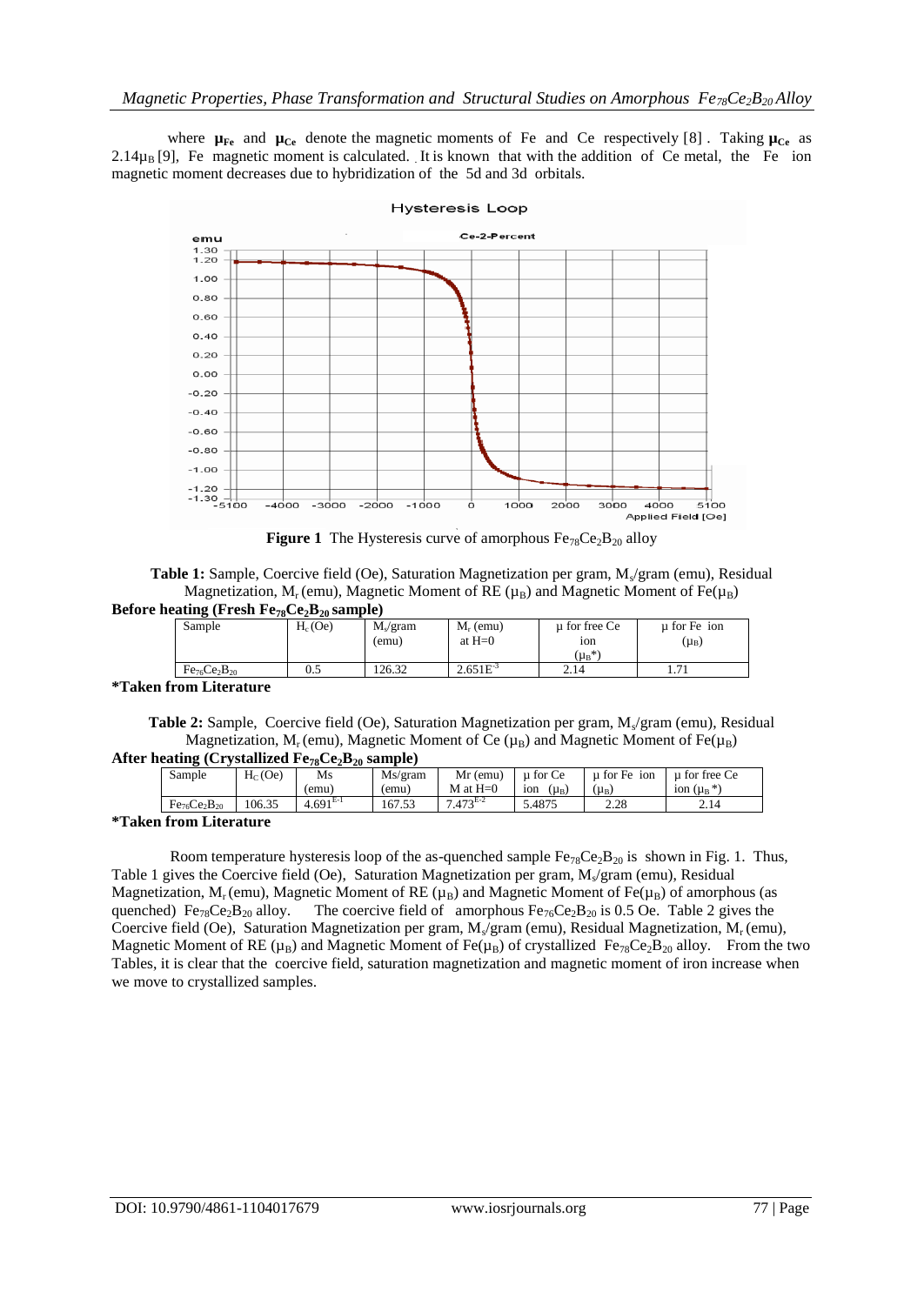

**Figure 2:** Resistivity Ratio,  $\rho/\rho_{(303)}$  versus Temperature (T) of amorphous Fe<sub>78</sub>Ce<sub>2</sub>B<sub>20</sub> alloy

Figure 2 shows the variation of resistivity ratio with temperature of amorphous Fe<sub>78</sub>Ce<sub>2</sub>B<sub>20</sub> alloy. As in Fig. 2, the curve shows a small broad peak around 388 K, slightly bigger broad peak at 468 K and a broad peak (bump) around 583 K. The amorphous sample shows onset of crystallization at 723 K and the crystallization is complete at 830.5 K. Thus a drop in the resistivity ratio is observed between 723 K and 830.5 K which shows amorphous to crystalline transformation in the sample. This reveals that a single step crystallization occurs in the sample. The room temperature resistivity, temperature coefficient of resistivity (TCR) and Debye temperature  $(\theta_{D})$  of amorphous Fe<sub>78</sub>Ce<sub>2</sub>B<sub>20</sub> alloy are found to be 162.44 µ $\Omega$ -cm, 5.88 X 10<sup>-</sup>  ${}^{4}$ K<sup>-1</sup> and 390.74 K, respectively.



**Figure 3** XRD pattern of amorphous and crystallized  $Fe_{78}Ce_{2}B_{20}$  alloy recorded at room temperature.

Figure 3 shows the XRD patterns of  $Fe_{78}Ce_{2}B_{20}$  (amorphous and crystallized), recorded at room temperature. XRD pattern of as quenched or fresh sample shows amorphous nature as Boron is known to facilitate the formation of amorphous structure. XRD pattern of the crystallized sample shows a sharp peak around 2θ=44<sup>0</sup> (Fig.3), indicating the presence of cubic α-Fe phase in the sample as mentioned in Table 3. Thus, Table 3 also shows the sample composition, phases in the crystallized sample, diffraction data, lattice